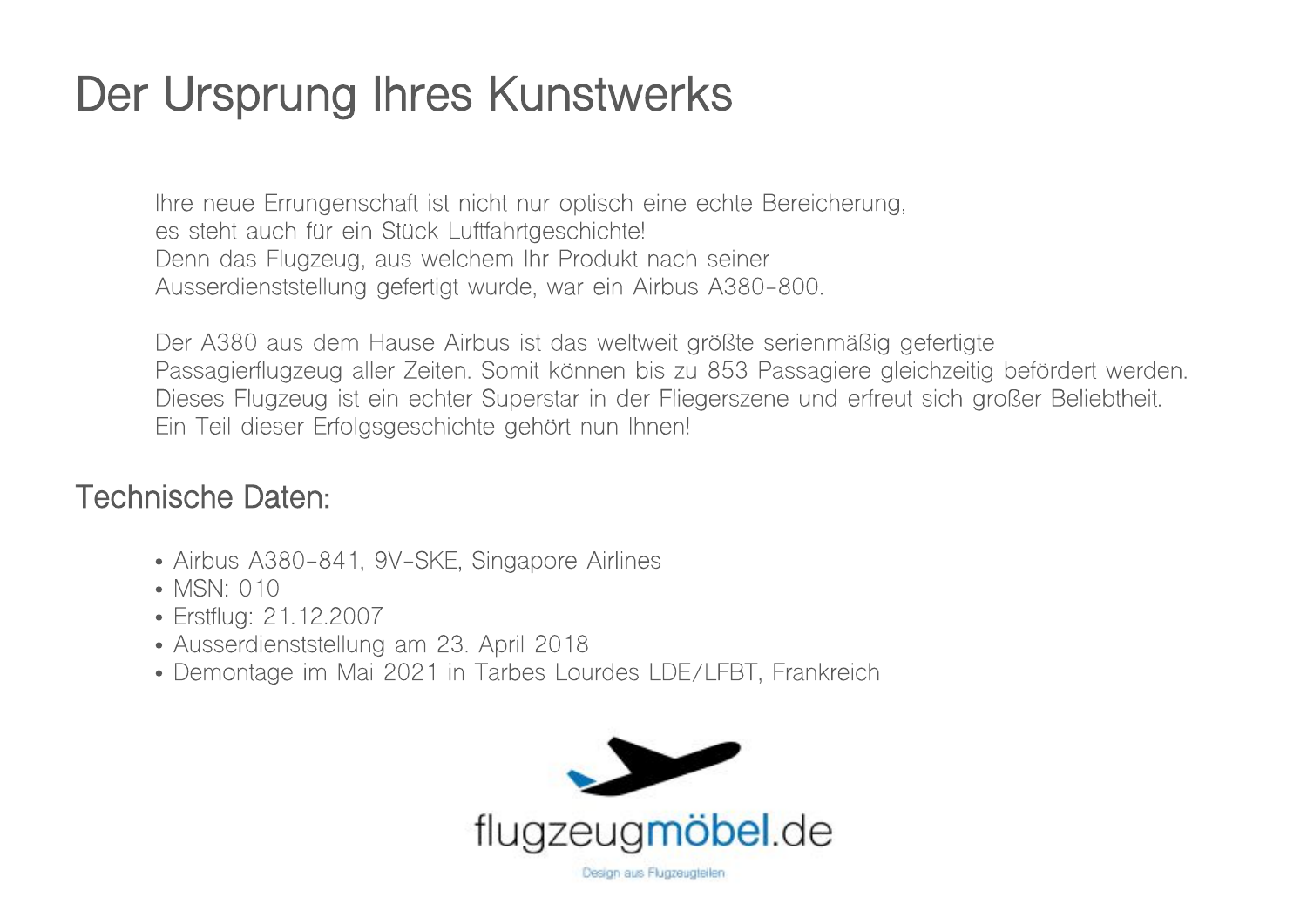# **The History of your new artpiece**

Your new acquisition is not only a real visual asset, it also represents a piece of aviation history. After all, the aircraft from which your product was manufactured out of service was an Airbus A380-800.

The A380 from Airbus is the world's largest series-produced passenger aircraft of all time. This aircraft is a real superstar in the aviation scene and enjoys great popularity. A part of this success story is now yours!

### **Technical data:**

- Airbus A380-841, 9V-SKE, Singapore Airlines
- MSN: 010
- First flight: 21.12.2007
- Decommissioned on April 23, 2018
- Dismantled in May 2021 at Tarbes Lourdes LDE/LFBT, France

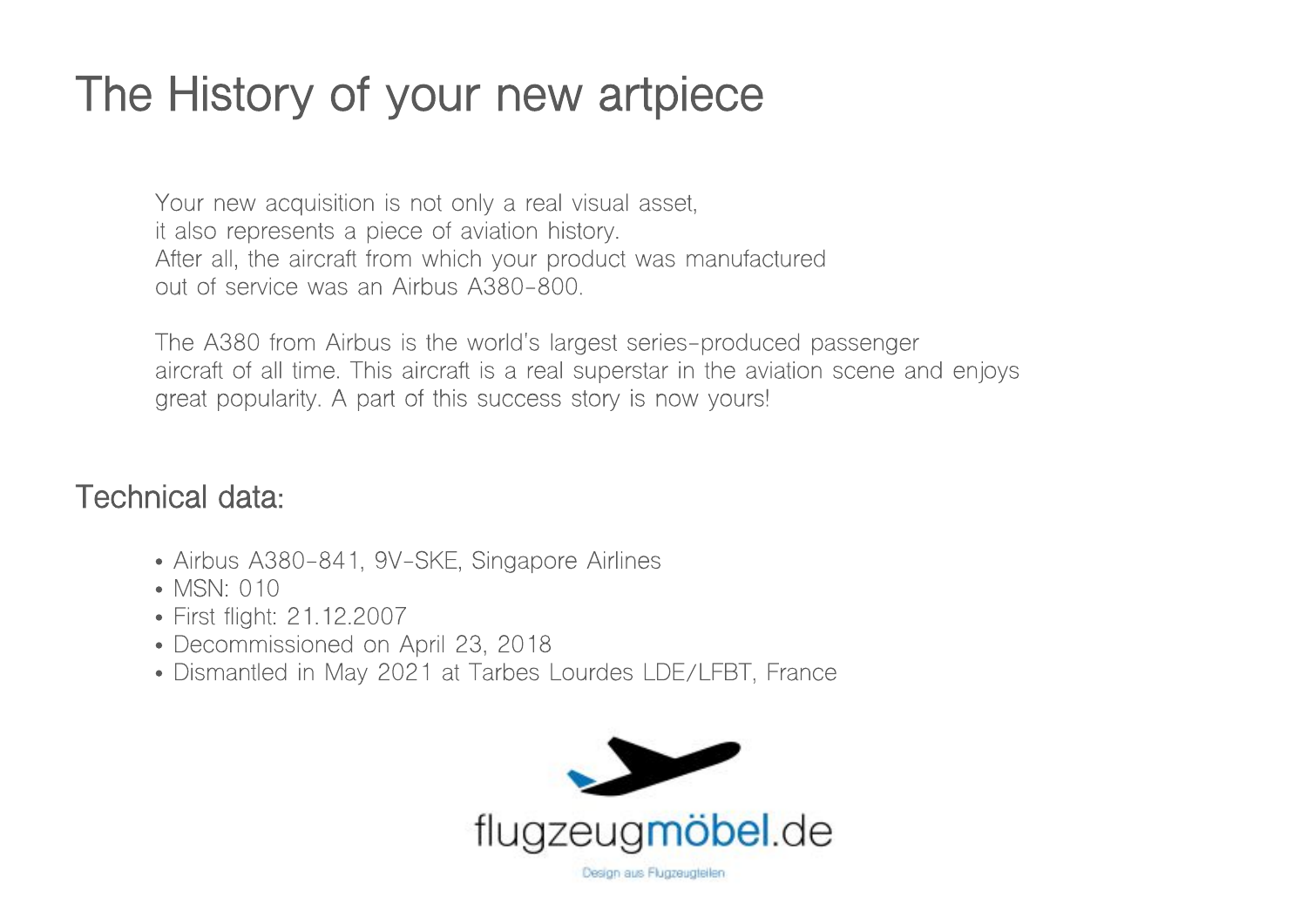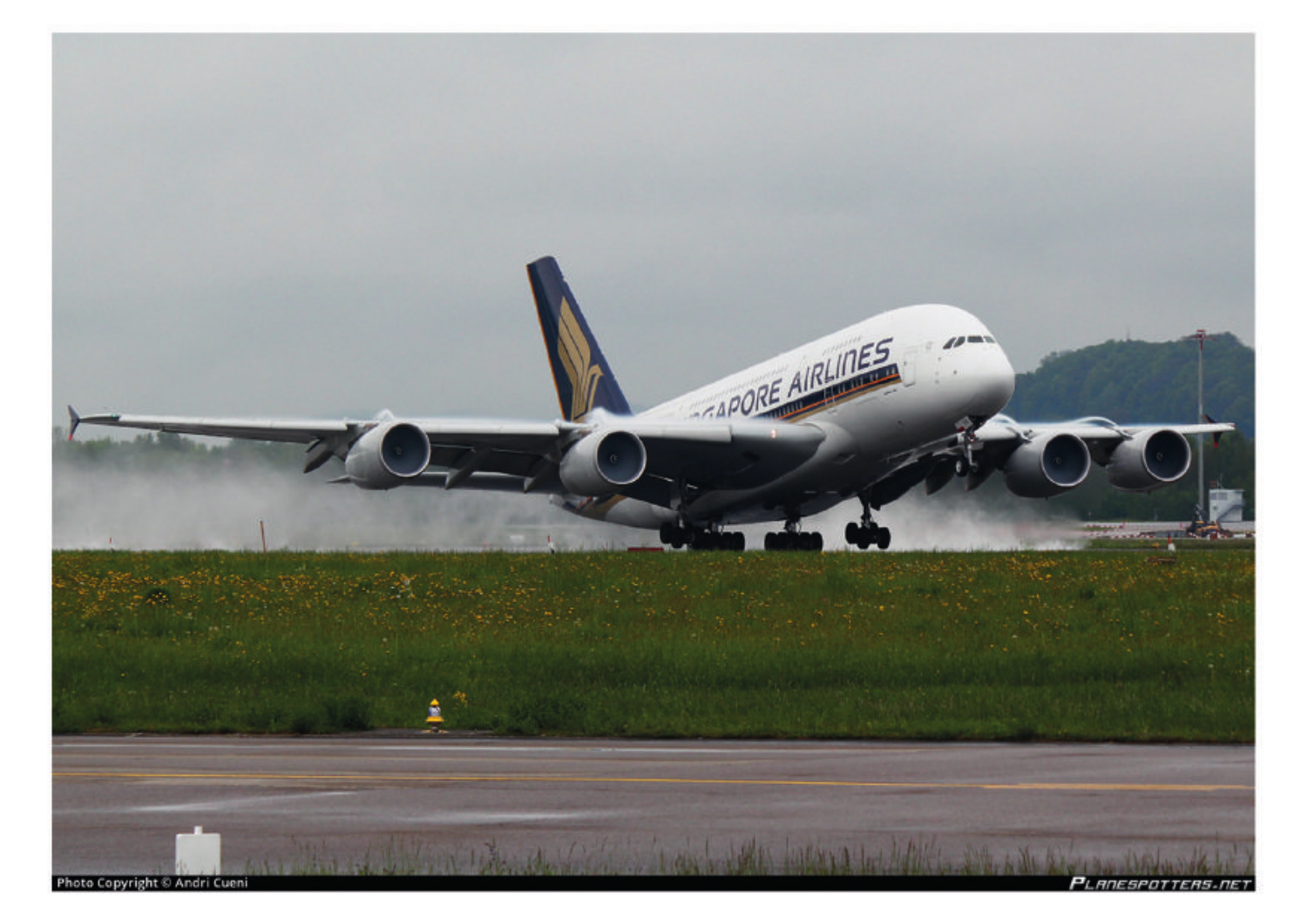

Photo Copyright © Piotr Persona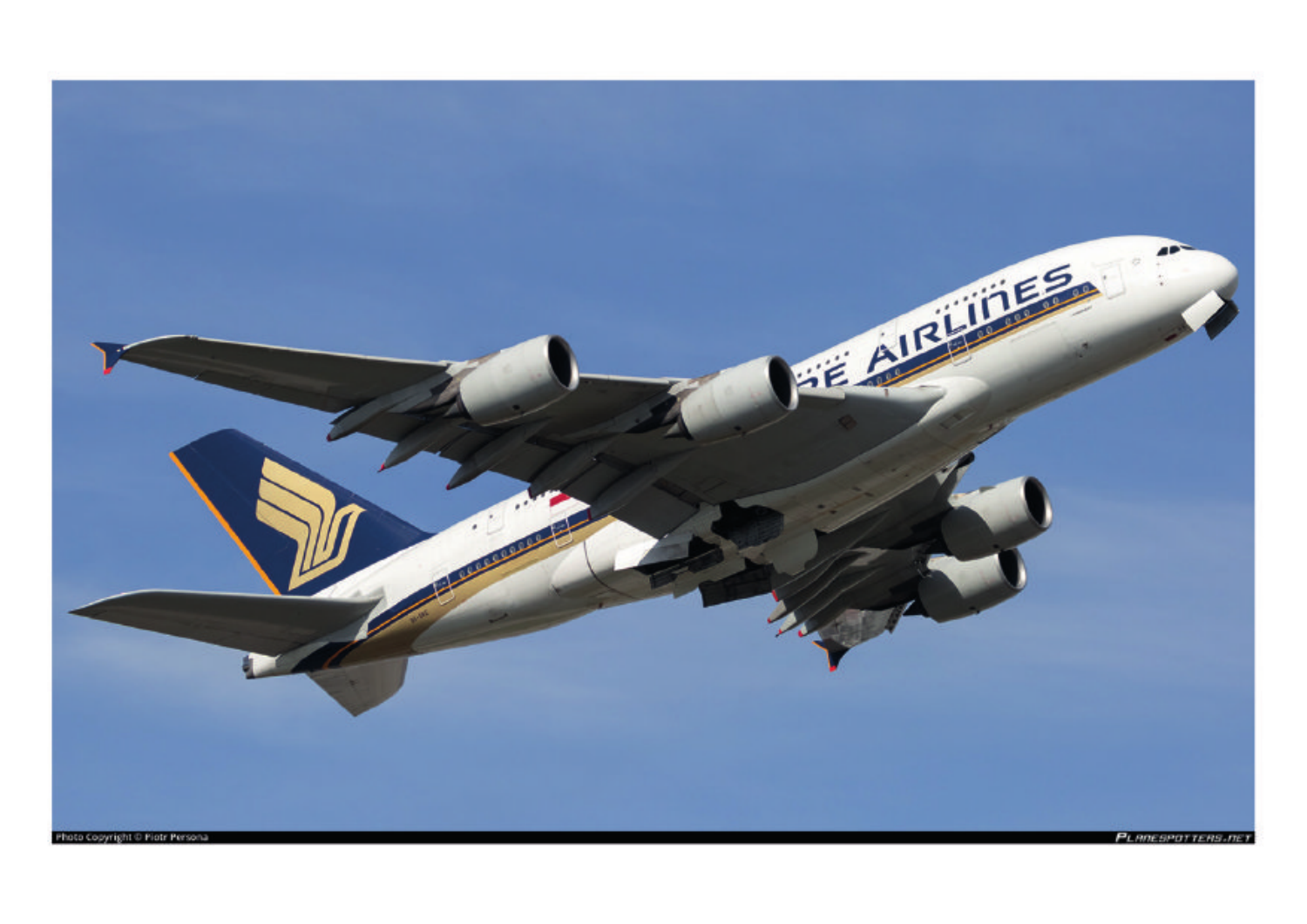